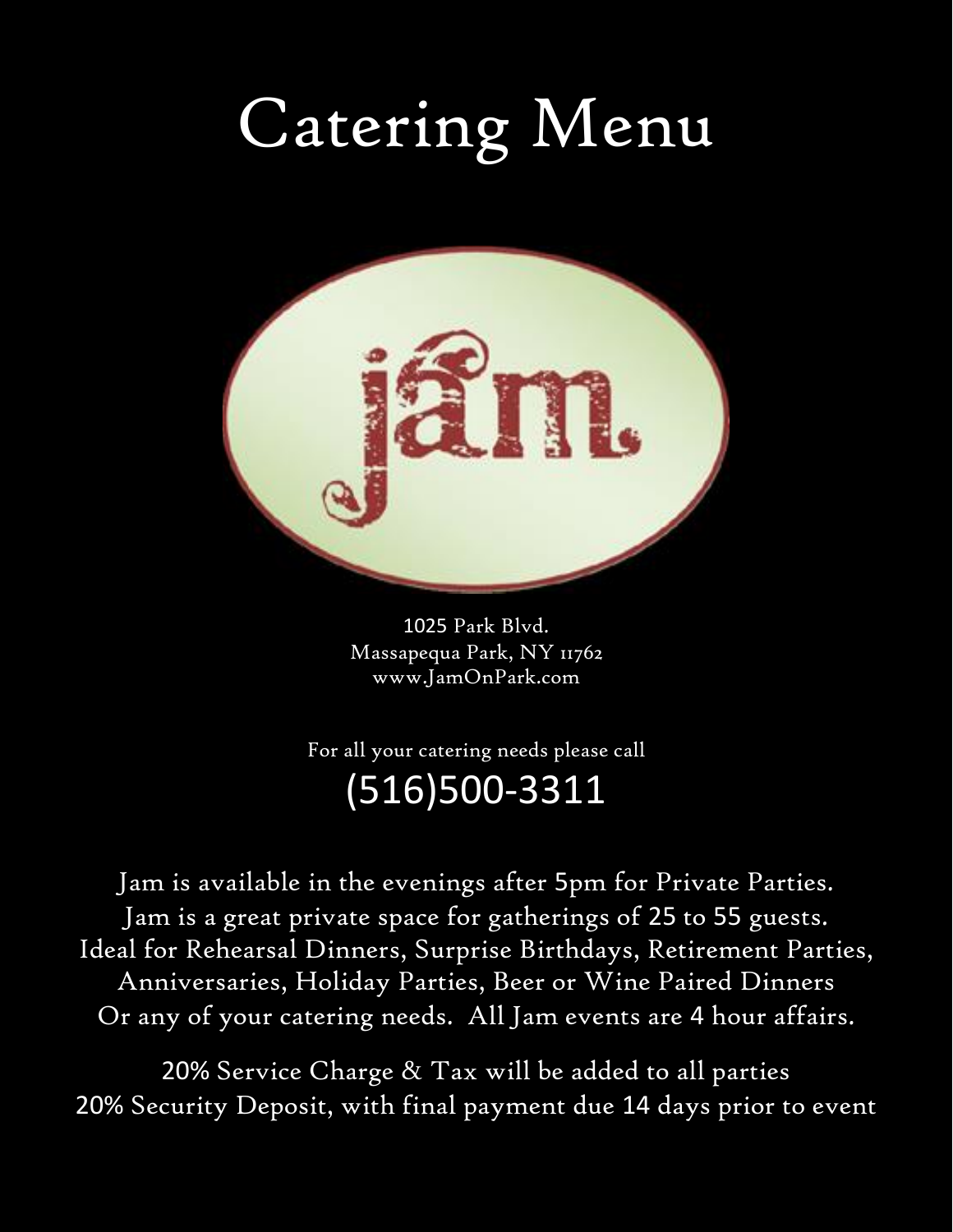

### Plated Dinners \$70

Your 4 Hour Event Includes One Half Hour of Chef's Selection Passed Appetizers, Complete Open Bar, Soft Drinks, Coffee & Tea Fresh Baked Rolls & Butter

#### Starter Selection

Choose 1

❖ Caesar Salad ❖ Jam House Salad (mixed greens, feta, walnuts, tomato basil vinaigrette)

❖ Wedge Salad ❖ Lobster Bisque Soup ❖ Butternut Squash Soup ❖ Italian Wedding Soup

### Entrée Selection

#### Choose 3

All Entrees come with Seasonal Vegetables ❖ Seared Tuna, Wasabi Mashed Potatoes, Soy Reduction, Spicy Mayo ❖ Maple Walnut Crusted Salmon, Chickpea & Feta Orzo, Herbed Hollandaise ❖ Lobster Mac & Cheese, Maine Lobster, 3 Cheese Sauce, Ritz Crust ❖ Braised Short Rib, Goat Cheese Polenta, Braising Jus ❖ Filet Mignon, Potato Gratin, Beef Demi-Glace ❖ Braised Pork Shanks, Jalapeno Cheddar Grits, Apple Bourbon Glaze ❖ 16oz Bone-In Pork Chop, Crisp Home Fries, Brown Sugar Glaze, Spicy Mayo  $\bf{\hat{*}}$  1/2 Herb Roasted Chicken, Whipped Potatoes, White Pan Gravy ❖ Cheese Raviolis, Butternut Squash Beurre Blanc, Toasted Pumpkin Seeds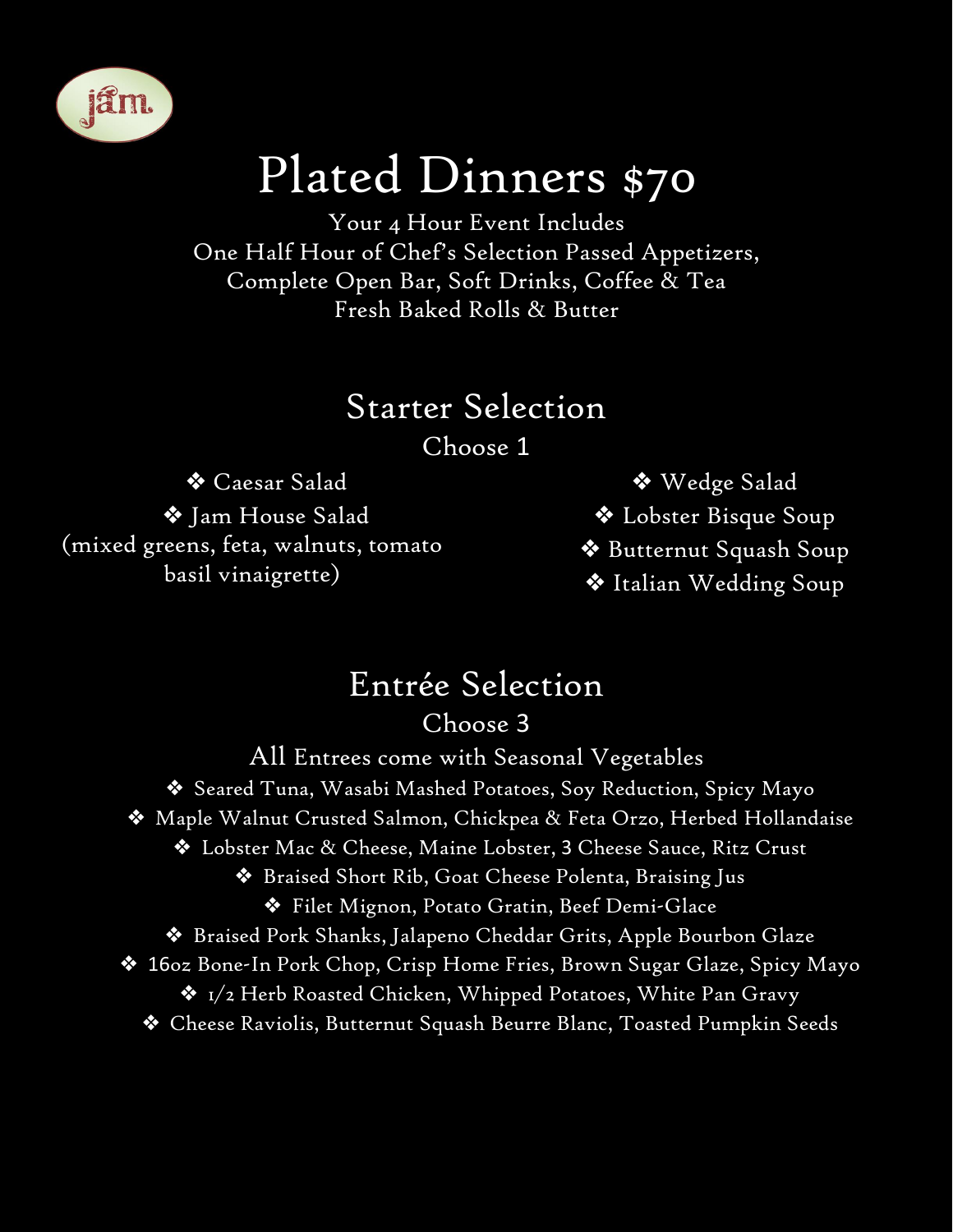

## Buffet Style \$60

Your 4 Hour Event Includes One Half Hour of Chef's Selection Passed Appetizers, Complete Open Bar, Soft Drinks, Coffee & Tea Fresh Baked Rolls & Butter

#### Choice of Salad

Classic Caesar, Garden Salad or Jam House Salad

#### Choose **2** Cold Sides

Pasta Primavera Salad, Three Bean Salad, Tomato & Mozzarella, Potato Salad

#### Choose **1** Starch & **1** Vegetable

Whipped Potatoes, Roasted Potatoes, Potato Croquettes, Chickpea & Feta Orzo, Rice Pilaf, Goat Cheese Polenta Steamed or Sautéed Broccoli & Carrots, Roasted Veggies, String Beans Almondine, Roasted Brussels Sprout, Creamed Corn, Creamed Spinach

#### Choose **2** Entrée Options

❖ Chicken Marsala, Chicken Francaise, Chicken Parmesan ❖ Coq Au Vin, Braised Chicken, Red Wine, Mushrooms & Onions ❖ Turkey Meatloaf, Fig Gravy ❖ Stuffed Pork Tenderloin, Fig & Cornbread & Sausage Stuffing, Pan Gravy ❖ Sliced Beef, Crumbled Blue Cheese, Red Wine Reduction ❖ Beef Bourguignon, Braised Beef, Burgundy Wine, Pearl Onions & Mushrooms ❖ Braised Short Ribs, Brown Sugar Coffee Rub, Chipotle Honey ❖ Stuffed Sole, Crab & Shrimp Stuffing, Lemon Butter Sauce ❖ Walnut Crusted Salmon, Herb Scented Hollandaise

#### Choice of Pasta Option

Penne Ala Vodka, Cheese Raviolis, Baked Ziti, Stuffed Shells, Penne & Broccoli, Penne Bolognese, Eggplant Rollatini, Tortellini Alfredo, Cheese Raviolis with Butternut Squash Beurre Blanc, Baked Mac & Cheese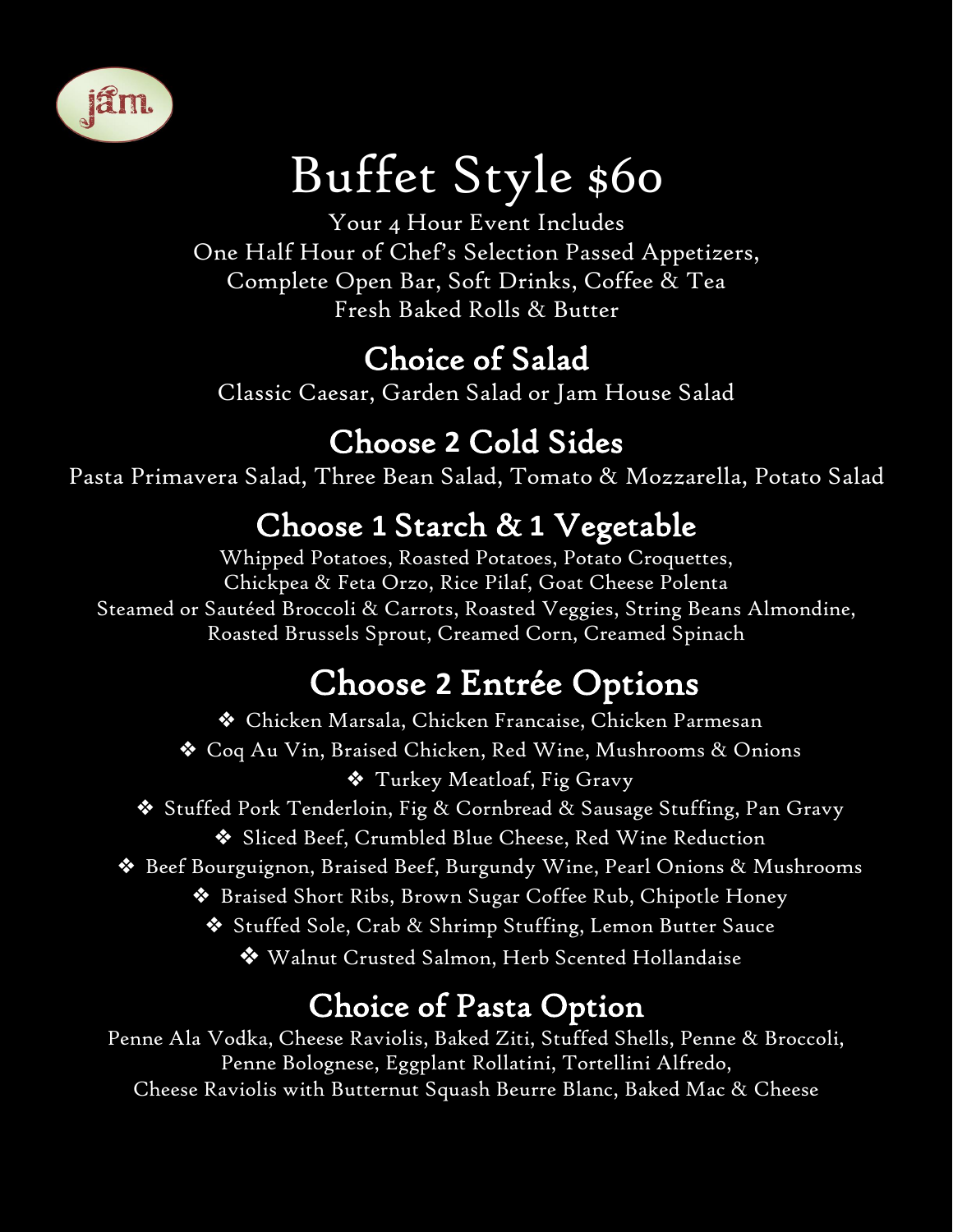

### Cocktail Parties \$70

Chefs Selection of continuous passed handmade appetizers. Includes classic and inventive little bites, sliders, soup shooters & dessert finger foods.

Complete Open Bar, Soft Drinks, Coffee & Tea

In addition to the passed fare, a station with Chilled Shrimp Cocktail, Vegetable Crudités, Dips & Chips will be available for your guests to nibble on.

Have a theme for your cocktail party? Let us come up with a signature Cocktail, Punch or maybe Mulled Wine or Sangria perfect for your event.

#### Sample Appetizers Menu

Edamame Potstickers with Soy Ginger Sauce French Onion in Brioche Korean Pork Sticky Buns Short Rib Wrapped in Bacon, Blue Cheese Fondue Split Pea Shooter with Bacon Lardon Butternut Squash Shooter, Toasted Pumpkin Seed, Chipotle Honey Truffle Mac & Cheese Tarts Brie, Blueberry Ginger Jam, Candied Walnut on Focaccia Hulu Hulu Chicken Skewers Beef Satay with Cilantro Pesto Smoked Gouda Rice Balls Spicy Tuna, Cucumber Canapés, Soy Reduction Mini Pupusa (corn masa cake filled with roasted pork & cheese) Baby Lamb Chops, Parsley Sauce